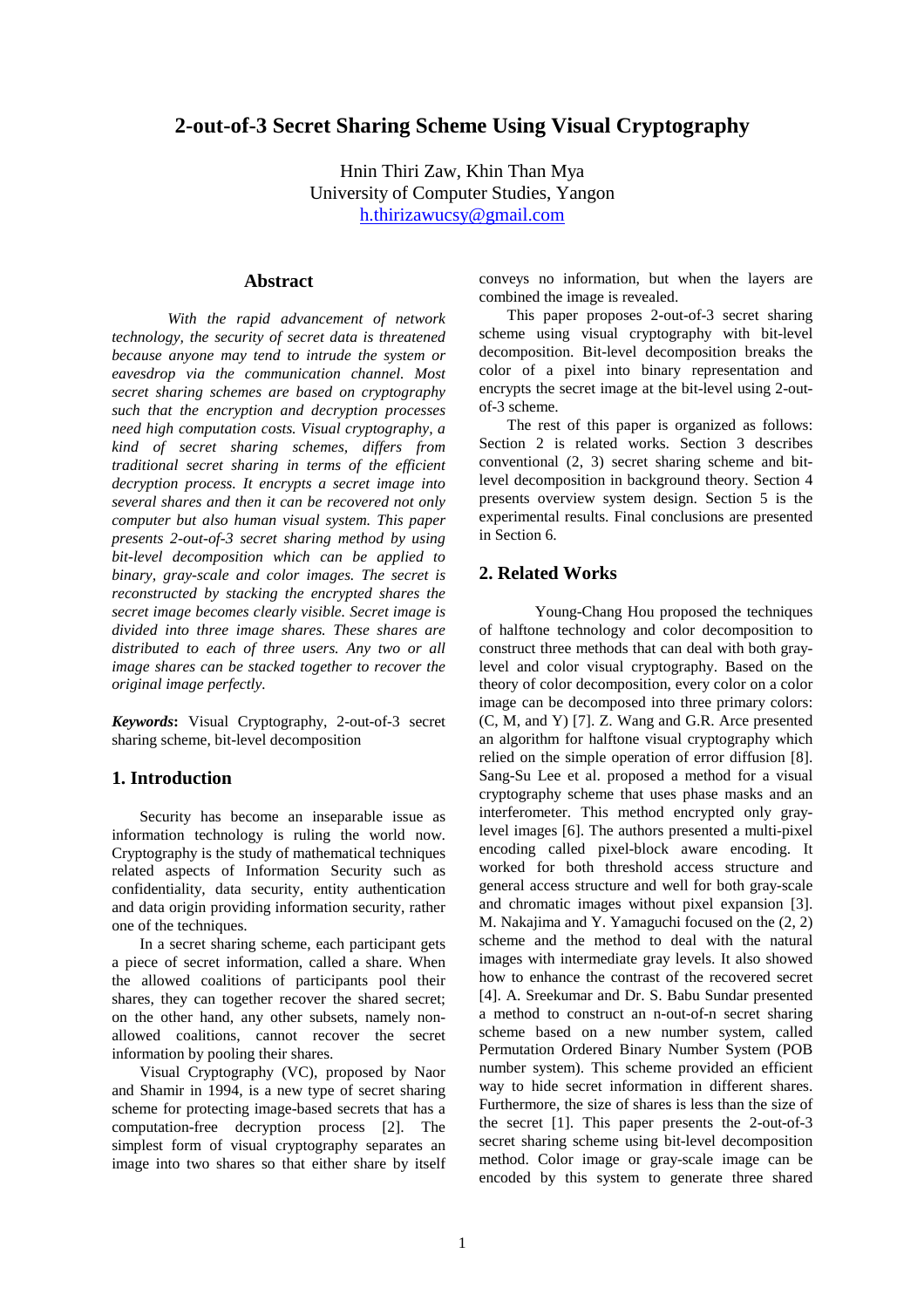images useful for secure distribution over the public networks. The secret sharing scheme proposed here the secret sharing encryption which differs significantly from traditional image sharing schemes. The original secret image can be recovered perfectly by stacking any two or all shared images.

#### **3. Background Theory**

Visual cryptography is a popular solution for image encryption. Using secret sharing concepts, the encryption procedure encrypts a secret image into the so-called shares which are noise-like secure images which can be transmitted or distributed over an untrusted communication channel [9]. It exploits the human visual system to read the secret image from some overlapping shares thus overcoming the disadvantages of complex computation required in the traditional cryptography. The threshold scheme makes the application of visual cryptography more flexible. With the t-out-of-n threshold scheme  $(t \le n)$ , the manager can first produces n copies of transparency drawn from the secret image, one for each of his members. If any t of them stacks their transparencies together, the content of the secret image will show up. If the number of transparencies is less than t, the content of the secret image will remain hidden [7].

#### **3.1. Conventional 2-out-of-3 Secret Sharing Scheme**

In (2, 3) secret sharing scheme, each pixel of original image is divided into three sub pixels. Each pixel of the original image appears in three modified versions called shares.

| Pixel        |                |                                              |
|--------------|----------------|----------------------------------------------|
| Share 1      |                | <u>na mara na mana an Tangan an an an an</u> |
| Share 2      | <u>n an I</u>  | <b>110 10 10 10 110</b>                      |
| Share 3      | mm m<br>mmm    | Ш<br>∎⊓<br>n m n<br>ПI                       |
| <b>Stack</b> | ПП⊓<br>Ш<br>H. |                                              |

**Table 1. (2, 3) visual secret sharing (VSS) scheme** 

 $\overline{\phantom{a}}$ J 1  $\parallel$ L Г  $\overline{\phantom{a}}$ J Ì  $\overline{\phantom{a}}$ l ſ  $\overline{\phantom{a}}$ J Ì  $\overline{\phantom{a}}$ l ſ  $\overline{\phantom{a}}$ J λ  $\overline{\phantom{a}}$ ∖ ſ  $\overline{\phantom{a}}$ J ℩  $\overline{\phantom{a}}$ l ſ  $\overline{\phantom{a}}$ J ℩  $\overline{\phantom{a}}$ l ſ  $\overline{\phantom{a}}$ J Ì  $\overline{\phantom{a}}$ l ſ = 0 0 1 0 0 1  $0 \t 0 \t 1$ 010 010 010 001 001 001 0 0 1 0 0 1  $0 \t 0 \t 1$ 010 010 010 001 001 001  $C^{\vphantom{\dagger}}_0$ 

 $\overline{\phantom{a}}$ J 1 L Г  $\overline{\phantom{a}}$ J ∖  $\overline{\phantom{a}}$ l ſ J ℩  $\overline{\phantom{a}}$ l ſ  $\overline{\phantom{a}}$ J Ι  $\overline{\phantom{a}}$ l ſ  $\overline{\phantom{a}}$ J ∖  $\overline{\phantom{a}}$ l ſ J ℩  $\overline{\phantom{a}}$ l ſ  $\overline{\phantom{a}}$ J Ι  $\overline{\phantom{a}}$ l ſ = 001 0 0 1 010 001 010  $0\quad 0\quad 1$ 010 001 0 0 1 0 0 1 001 010 010 100 001 0 0 1 010 001  $C_1 =$ 

To share a white pixel, the dealer randomly chooses one of the matrices  $C_0$  and to share a black pixel, the dealer randomly chooses one of the matrices in  $C_1$ . The chosen matrix defines the black and white colors of the three sub pixels in each one of the three transparencies. Decryption process is done by stacking three shares. If the original pixel is white, the sub pixels of recovered image are one black and two white (grey level). If the original pixel is black, the sub pixels of recovered image are all black.

#### **3.2. 2-out-of-3 Secret Sharing Scheme using Bit-level Decomposition**

Assume a digital  $N_1 \times N_2$  input image (B-bit image) with a B-bit per pixel representation. For example, the 8-bit representation can describe 256 gray-scale levels. For this representation, each integer pixel value of input image can be expressed equivalently in a binary form using

$$
I_{(i,j)} = I_{(i,j)} 2^7 + I_{(i,j)}^2 2^6 + I_{(i,j)}^3 2^5 + \dots + I_{(i,j)}^7 2 + I_{(i,j)}^8 \tag{1}
$$

Where (i, j) denotes the spatial location and  $I^b_{(i,j)}$ indicates the bit value at the bit levels  $b = 1, 2,...,8$ with  $I^1_{(i,j)}$  corresponding to the most significant bit (MSB). After achieving 8 bit binary planes, the 2 out-of-3 secret sharing scheme (Table 1) is utilized to generate the three binary shares  $S_1^b$ ,  $S_2^b$ ,  $S_3^b$  using the reference pixel  $r_{(i,j)} = I^b_{(i,j)}$ . Assuming that  $s'_{(u,v)}^b \in S_1^b$ ,  $s''_{(u,v)}^b \in S_2^b$  and  $s''_{(u,v)}^b \in S_3^b$  for  $u = 1, 2,..., 3N_1$  and  $v = 1, 2,..., N_2$ , denote the pixels in three binary shares  $S_1^b$ ,  $S_2^b$  and  $S_3^b$  respectively, the 8 bit share pixels  $s'_{(u,v)} \in S_1$ ,  $s''_{(u,v)} \in S_2$  and  $s'''(u,v) \in S_3$  are constituted by bit-level stacking as follows:

$$
s'_{(u,v)} = s'_{(u,v)} 2^7 + s'^2_{(u,v)} 2^6 + s'^3_{(u,v)} 2^5 + \dots + s'^3_{(u,v)} 2 + s'^8_{(u,v)} \quad (2)
$$

$$
s''_{(u,v)} = s''_{(u,v)} 2^7 + s''_{(u,v)} 2^6 + s''_{(u,v)} 2^5 + \dots + s''_{(u,v)} 2 + s''_{(u,v)} (3)
$$

$$
s''_{(u,v)} = s''_{(u,v)} 2^7 + s'''_{(u,v)} 2^6 + s'''_{(u,v)} 2^5 + \dots + s'''_{(u,v)} 2 + s'''_{(u,v)} \tag{4}
$$

 Due to the encryption function and the random choice of sub pixels pattern from table (1) is applied, the original pixel  $I_{(i,j)}$  and the integer valued share pixels:  $s'_{(i,j)}, s'_{(2i,j)}, s'_{(3i,j)}, s''_{(3i,j)}, s''_{(2i,j)}, s''_{(3i,j)}$ and  $s''_{(i,j)}, s'''_{(2i,j)}, s'''_{(3i,j)}$  can differ significantly [5].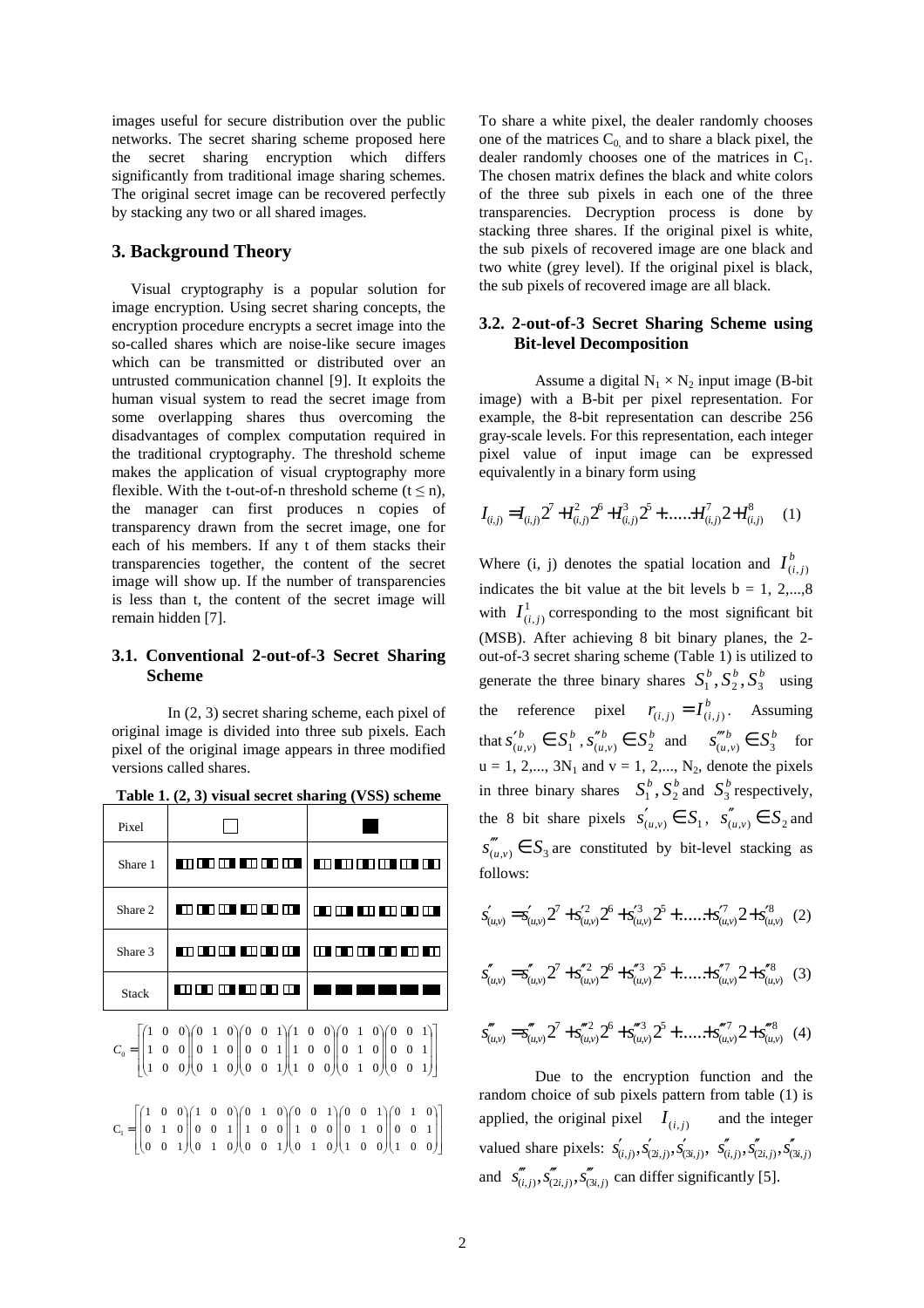As the decryption function used XOR operation, it can get the perfect reconstruction, a property unavailable in conventional 2-out-of-3 scheme.

#### **4. Proposed Method**

This system encrypt the image by using bitlevel decomposition method and 2-out-of-3 secret sharing scheme. There are two parts in this system. They are encryption and decryption process.



 **Figure 1. Encryption Process**

The encryption process encodes the original image using three steps. Firstly, the input image (pictures and texts) is applied to the system. Every pixel in the input image is divided by the bit-level decomposition (equation 1). Secondly, each bit of 8 bit representation of the original pixel is encrypted by the use of 2-out-of-3 secret sharing scheme (Table 1) to generate three binary shares. Finally, binary sequence in every binary shares are stacked according to the bit levels by producing the share pixels differ from original pixel using equation 2, 3 and 4. Each share pixels are assigned to three shadow images, called shares are formed from the original image. Figure 1 describes the encryption process of the proposed system.



**Figure 2(a). (2, 3) Decryption Process**



**Figure 2(b). (3, 3) Decryption Process**

The decryption process consists of three steps. First, any two or three users who received shares applied their shares to the bit-level decomposition process. Second, bit level representations of three shares are transformed by using XOR operation to form the recovered binary image. Finally, bit-levels of recovered binary image are stacked to produce the original secret image. In decryption, any two shares can be recovered the original image with free noise as shown in Figure 2(a). All of three shares can also be recovered the secret with faithful recovery as shown in Figure 2(b).

#### **5. Experimental results**

As the proposed secret sharing scheme operates directly on the bit planes of the input image, the proposed method differs significantly from conventional (2, 3) secret sharing scheme. Figure 3(a) is encrypted using proposed system. Three image shares are shown in Figure 3(b), 3(c), and 3(d). Figure 3(e), 3(f) and 3(g) show the recovered image with stacking two shares. Figure 3(h) displays the restored image by combining three shares.